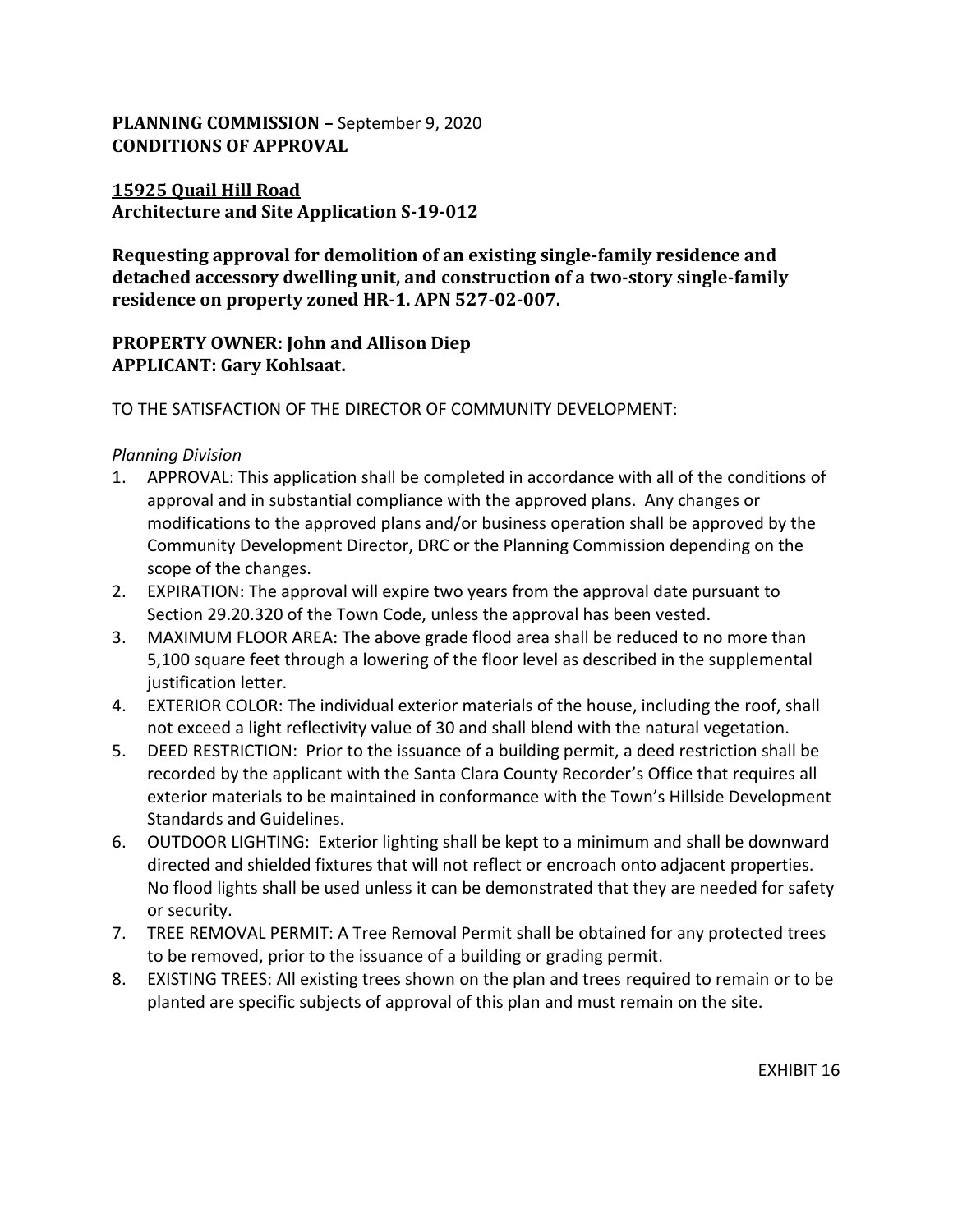- 9. TREE FENCING: Protective tree fencing, and other protection measures shall be placed at the drip line of existing trees prior to issuance of demolition and building permits and shall remain through all phases of construction. Include a tree protection plan with the construction plans.
- 10. TREE STAKING: All newly planted trees shall be double-staked using rubber tree ties.
- 11. FRONT YARD LANDSCAPE: Prior to issuance of a Certificate of Occupancy the front yard must be landscaped.
- 12. ARBORIST REQUIREMENTS: The developer shall implement, at their cost, all recommendations identified in the Arborist's report. These recommendations must be incorporated in the building permit plans and completed prior to issuance of a building permit where applicable. A Compliance Memorandum shall be prepared by the applicant and submitted with the building permit application detailing how the recommendations have or will be addressed.
- 13. WATER EFFICIENCY LANDSCAPE ORDINANCE: The final landscape plan shall meet the requirements of the Town of Los Gatos Water Conservation Ordinance or the State Water Efficient Landscape Ordinance, whichever is more restrictive. Submittal of a Landscape Documentation Package pursuant to WELO is required prior to issuance of a building permit. A review fee based on the current fee schedule adopted by the Town Council is required when working landscape and irrigation plans are submitted for review. A completed WELO Certificate of Completion is required prior to final inspection/certificate of occupancy.
- 14. STORY POLES: The story poles on the project site shall be removed within 30 days of approval of the Architecture & Site application.
- 15. TOWN INDEMNITY: Applicants are notified that Town Code Section 1.10.115 requires that any applicant who receives a permit or entitlement from the Town shall defend, indemnify, and hold harmless the Town and its officials in any action brought by a third party to overturn, set aside, or void the permit or entitlement. This requirement is a condition of approval of all such permits and entitlements whether or not expressly set forth in the approval and may be secured to the satisfaction of the Town Attorney.
- 16. COMPLIANCE MEMORANDUM: A memorandum shall be prepared and submitted with the building plans detailing how the Conditions of Approval will be addressed.

### *Building Division*

- 17. PERMITS REQUIRED: A Demolition Permit is required for the demolition of each existing structure. A separate Building Permit is required for the construction of the new singlefamily residence and attached garage. Other detached structures such as pool houses, accessory dwelling units, pools, or retaining walls will require individual Building Permits.
- 18. APPLICABLE CODES: The current codes, as amended and adopted by the Town of Los Gatos as of January 1, 2020, are the 2019 California Building Standards Code, California Code of Regulations Title 24, Parts 1-12, including locally adopted Energy Reach Codes.
- 19. CONDITIONS OF APPROVAL: The Conditions of Approval must be blue lined in full on the cover sheet of the construction plans. A Compliance Memorandum shall be prepared and submitted with the building permit application detailing how the Conditions of Approval will be addressed.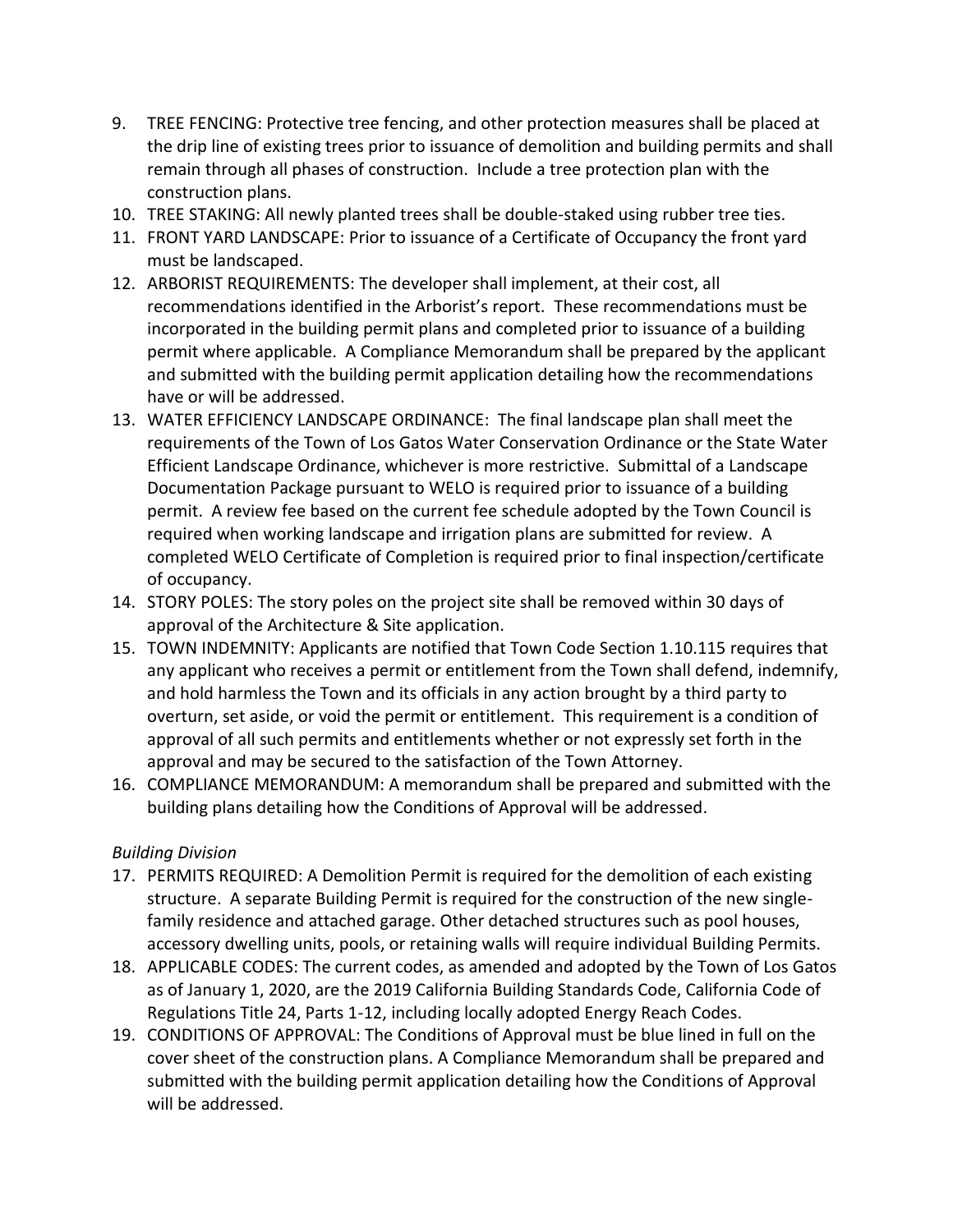- 20. BUILDING & SUITE NUMBERS: Submit requests for new building addresses to the Building Division prior to submitting for the building permit application process.
- 21. SIZE OF PLANS: Submit four sets of construction plans, minimum size 24" x 36", maximum size 30" x 42".
- 22. REQUIREMENTS FOR COMPLETE DEMOLITION OF STRUCTURE: Obtain a Building Department Demolition Application and a Bay Area Air Quality Management District Application from the Building Department Service Counter. Once the demolition form has been completed, all signatures obtained, and written verification from PG&E that all utilities have been disconnected, return the completed form to the Building Department Service Counter with the Air District's J# Certificate, PG&E verification, and three (3) sets of site plans showing all existing structures, existing utility service lines such as water, sewer, and PG&E. No demolition work shall be done without first obtaining a permit from the Town.
- 23. SOILS REPORT: A Soils Report, prepared to the satisfaction of the Building Official, containing foundation and retaining wall design recommendations, shall be submitted with the Building Permit Application. This report shall be prepared by a licensed Civil Engineer specializing in soils mechanics.
- 24. SHORING: Shoring plans and calculations will be required for all excavations which exceed five (5) feet in depth or which remove lateral support from any existing building, adjacent property, or the public right-of-way. Shoring plans and calculations shall be prepared by a California licensed engineer and shall confirm to the Cal/OSHA regulations.
- 25. FOUNDATION INSPECTIONS: A pad certificate prepared by a licensed civil engineer or land surveyor shall be submitted to the project Building Inspector at foundation inspection. This certificate shall certify compliance with the recommendations as specified in the Soils Report, and that the building pad elevations and on-site retaining wall locations and elevations have been prepared according to the approved plans. Horizontal and vertical controls shall be set and certified by a licensed surveyor or registered Civil Engineer for the following items:
	- a. Building pad elevation
	- b. Finish floor elevation
	- c. Foundation corner locations
	- d. Retaining wall(s) locations and elevations
- 26. TITLE 24 ENERGY COMPLIANCE: All required California Title 24 Energy Compliance Forms must be blue-lined (sticky-backed), i.e. directly printed, onto a plan sheet.
- 27. TOWN RESIDENTIAL ACCESSIBILITY STANDARDS: New residential units shall be designed with adaptability features for single-family residences per Town Resolution 1994-61:
	- a. Wood backing (2" x 8" minimum) shall be provided in all bathroom walls, at water closets, showers, and bathtubs, located 34 inches from the floor to the center of the backing, suitable for the installation of grab bars if needed in the future.
	- b. All passage doors shall be at least 32-inch wide doors on the accessible floor level.
	- c. The primary entrance door shall be a 36-inch-wide door including a 5'x 5' level landing, no more than 1 inch out of plane with the immediate interior floor level and with an 18-inch clearance at interior strike edge.
	- d. A door buzzer, bell or chime shall be hard wired at primary entrance.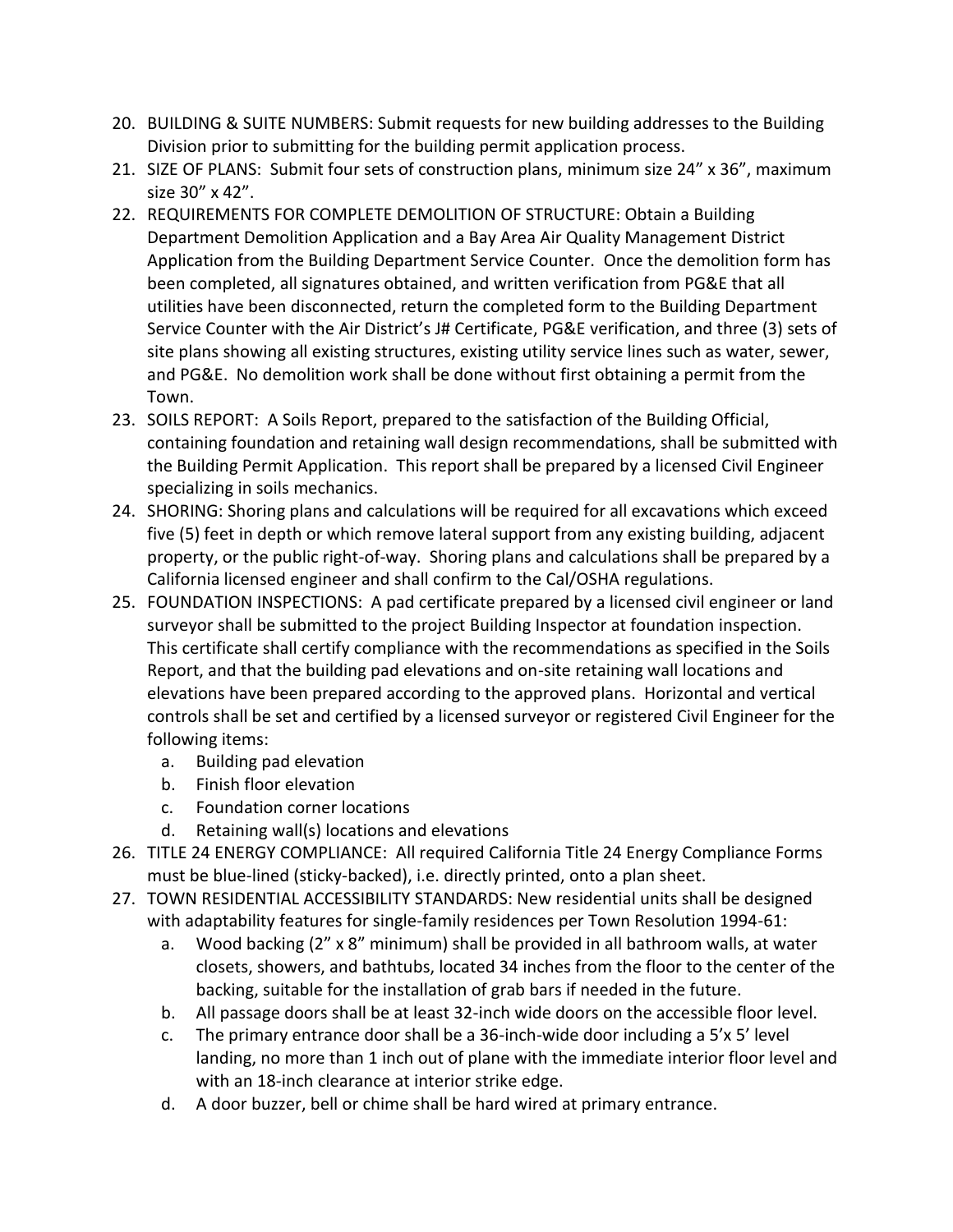- 28. BACKWATER VALVE: The scope of this project may require the installation of a sanitary sewer backwater valve per Town Ordinance 6.50.025. Please provide information on the plans if a backwater valve is required and the location of the installation. The Town of Los Gatos Ordinance and West Valley Sanitation District (WVSD) requires backwater valves on drainage piping serving fixtures that have flood level rims less than 12 inches above the elevation of the next upstream manhole.
- 29. HAZARDOUS FIRE ZONE: All projects in the Town of Los Gatos require Class A roof assemblies.
- 30. WILDLAND-URBAN INTERFACE: This project is located in a Wildland-Urban Interface High Fire Area and must comply with Section R337 of the 2019 California Residential Code, Public Resources Code 4291 and California Government Code Section 51182.
- 31. PROVIDE DEFENSIBLE SPACE/FIRE BREAK LANDSCAPING PLAN: Prepared by a California licensed Landscape Architect in conformance with California Public Resources Code 4291 and California Government Code Section 51182.
- 32. PRIOR TO FINAL INSPECTION: Provide a letter from a California licensed Landscape Architect certifying the landscaping and vegetation clearance requirements have been completed per the California Public Resources Code 4291 and Government Code Section 51182.
- 33. SPECIAL INSPECTIONS: When a special inspection is required by CBC Section 1704, the Architect or Engineer of Record shall prepare an inspection program that shall be submitted to the Building Official for approval prior to issuance of the Building Permit. The Town Special Inspection form must be completely filled-out and signed by all requested parties prior to permit issuance. Special Inspection forms are available from the Building Division Service Counter or online at www.losgatosca.gov/building.
- 34. BLUEPRINT FOR A CLEAN BAY SHEET: The Town standard Santa Clara Valley Nonpoint Source Pollution Control Program Sheet (page size same as submitted drawings) shall be part of the plan submittal as the second page. The specification sheet is available at the Building Division Service Counter for a fee of \$2 or at ARC Blueprint for a fee or online at www.losgatosca.gov/building.
- 35. APPROVALS REQUIRED: The project requires the following departments and agencies approval before issuing a building permit:
	- a. Community Development Planning Division: (408) 354-6874
	- b. Engineering/Parks & Public Works Department: (408) 399-5771
	- c. Santa Clara County Fire Department: (408) 378-4010
	- d. West Valley Sanitation District: (408) 378-2407
	- e. Local School District: The Town will forward the paperwork to the appropriate school district(s) for processing. A copy of the paid receipt is required prior to permit issuance.

TO THE SATISFACTION OF THE DIRECTOR OF PARKS & PUBLIC WORKS:

# *Engineering Division*

36. GENERAL: All public improvements shall be made according to the latest adopted Town Standard Plans, Standard Specifications and Engineering Design Standards. All work shall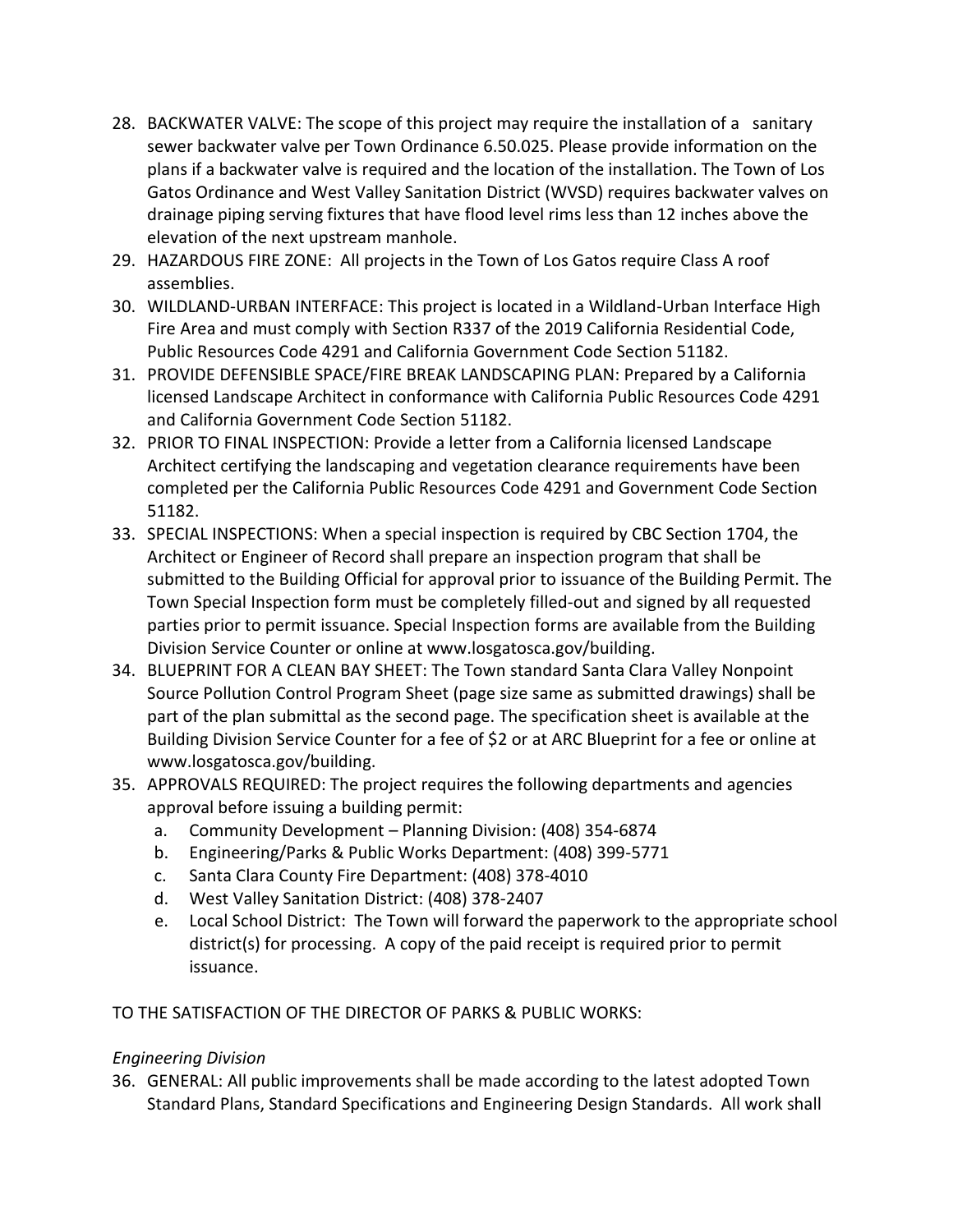conform to the applicable Town ordinances. The adjacent public right-of-way shall be kept clear of all job-related mud, silt, concrete, dirt and other construction debris at the end of the day. Dirt and debris shall not be washed into storm drainage facilities. The storing of goods and materials on the sidewalk and/or the street will not be allowed unless an encroachment permit is issued by the Engineering Division of the Parks and Public Works Department. The Owner and/or Applicant's representative in charge shall be at the job site during all working hours. Failure to maintain the public right-of-way according to this condition may result in the issuance of correction notices, citations, or stop work orders and the Town performing the required maintenance at the Owner and/or Applicant's expense.

- 37. APPROVAL: This application shall be completed in accordance with all the conditions of approval listed below and in substantial compliance with the latest reviewed and approved development plans. Any changes or modifications to the approved plans or conditions of approvals shall be approved by the Town Engineer.
- 38. CONSTRUCTION PLAN REQUIREMENTS: Construction drawings shall comply with Section 1 (Construction Plan Requirements) of the Town's Engineering Design Standards, which are [available for download from the Town's website](https://www.losgatosca.gov/1088/Town-Engineering-Standards).
- 39. ENCROACHMENT PERMIT: All work in the public right-of-way will require a Construction Encroachment Permit. All work over \$5,000 will require construction security. It is the responsibility of the Owner and/or Applicant to obtain any necessary encroachment permits from affected agencies and private parties, including but not limited to, Pacific Gas and Electric (PG&E), AT&T, Comcast, Santa Clara Valley Water District, California Department of Transportation (Caltrans). Copies of any approvals or permits must be submitted to the Town Engineering Division of the Parks and Public Works Department prior to releasing any permit.
- 40. PRIVATE IMPROVEMENTS IN THE PUBLIC RIGHT-OF-WAY (INDEMNITY AGREEMENT): The property owner shall enter into an agreement with the Town for all existing and proposed private improvements within the Town's right-of-way. The Owner shall be solely responsible for maintaining the improvements in a good and safe condition at all times and shall indemnify the Town of Los Gatos. The agreement must be completed and accepted by the Director of Parks and Public Works, and subsequently recorded by the Town Clerk at the Santa Clara County Office of the Clerk-Recorder, prior to the issuance of any grading or building permits. Please note that this process may take approximately six to eight (6-8) weeks.
- 41. PUBLIC WORKS INSPECTIONS: The Owner and/or Applicant or their representative shall notify the Engineering Inspector at least twenty-four (24) hours before starting any work pertaining to on-site drainage facilities, grading or paving, and all work in the Town's rightof-way. Failure to do so will result in penalties and rejection of any work that occurred without inspection.
- 42. RESTORATION OF PUBLIC IMPROVEMENTS: The Owner and/or Applicant or their representative shall repair or replace all existing improvements not designated for removal that are damaged or removed because of the Owner and/or Applicant or their representative's operations. Improvements such as, but not limited to: curbs, gutters, sidewalks, driveways, signs, pavements, raised pavement markers, thermoplastic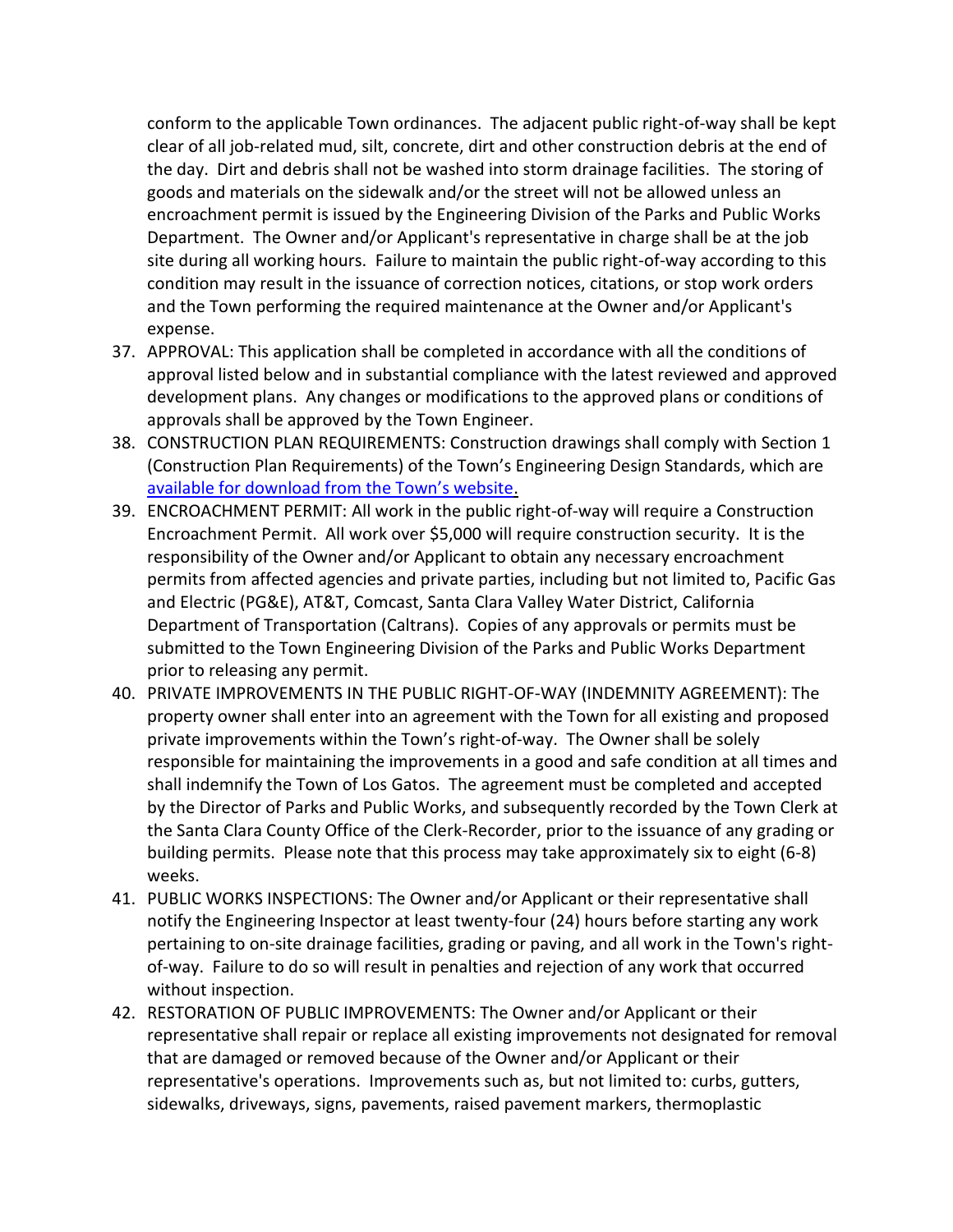pavement markings, etc., shall be repaired and replaced to a condition equal to or better than the original condition. Any new concrete shall be free of stamps, logos, names, graffiti, etc. Any concrete identified that is displaying a stamp or equal shall be removed and replaced at the Contractor's sole expense and no additional compensation shall be allowed therefore. Existing improvement to be repaired or replaced shall be at the direction of the Engineering Construction Inspector and shall comply with all Title 24 Disabled Access provisions. The restoration of all improvements identified by the Engineering Construction Inspector shall be completed before the issuance of a certificate of occupancy. The Owner and/or Applicant or their representative shall request a walkthrough with the Engineering Construction Inspector before the start of construction to verify existing conditions.

- 43. SITE SUPERVISION: The General Contractor shall provide qualified supervision on the job site at all times during construction.
- 44. STREET CLOSURE: Any proposed blockage or partial closure of the street requires an encroachment permit. Special provisions such as limitations on works hours, protective enclosures, or other means to facilitate public access in a safe manner may be required.
- 45. PLAN CHECK FEES: Plan check fees associated with the Grading Permit shall be deposited with the Engineering Division of the Parks and Public Works Department prior to the commencement of plan check review.
- 46. GRADING PERMIT FEES: All fees associated with the grading permit shall be deposited with the Engineering Division of the Parks and Public Works Department prior to the issuance of a grading permit.
- 47. DESIGN CHANGES: Any proposed changes to the approved plans shall be subject to the approval of the Town prior to the commencement of any and all altered work. The Owner and/or Applicant's project engineer shall notify, in writing, the Town Engineer at least seventy-two (72) hours in advance of all the proposed changes. Any approved changes shall be incorporated into the final "as-built" plans.
- 48. PLANS AND STUDIES: Any studies imposed by the Planning Commission or Town Council shall be funded by the Owner and/or Applicant. Grading permit plans shall be prepared by a Registered Professional Engineer in the State of California and submitted to the Town Engineer for review and approval.
- 49. GRADING PERMIT: A grading permit is required for all site grading and drainage work except for exemptions listed in Section 12.20.015 of The Code of the Town of Los Gatos (Grading Ordinance). After the preceding Architecture and Site Application has been approved by the respective deciding body, the grading permit application (with grading plans and associated required materials and plan check fees) shall be made to the Engineering Division of the Parks and Public Works Department located at 41 Miles Avenue. The grading plans shall include final grading, drainage, retaining wall location(s), driveway, utilities and interim erosion control. Grading plans shall list earthwork quantities and a table of existing and proposed impervious areas. Unless specifically allowed by the Director of Parks and Public Works, the grading permit will be issued concurrently with the building permit. The grading permit is for work outside the building footprint(s). Prior to Engineering signing off and closing out on the issued grading permit, the Owner and/or Applicant's soils engineer shall verify, with a stamped and signed letter, that the grading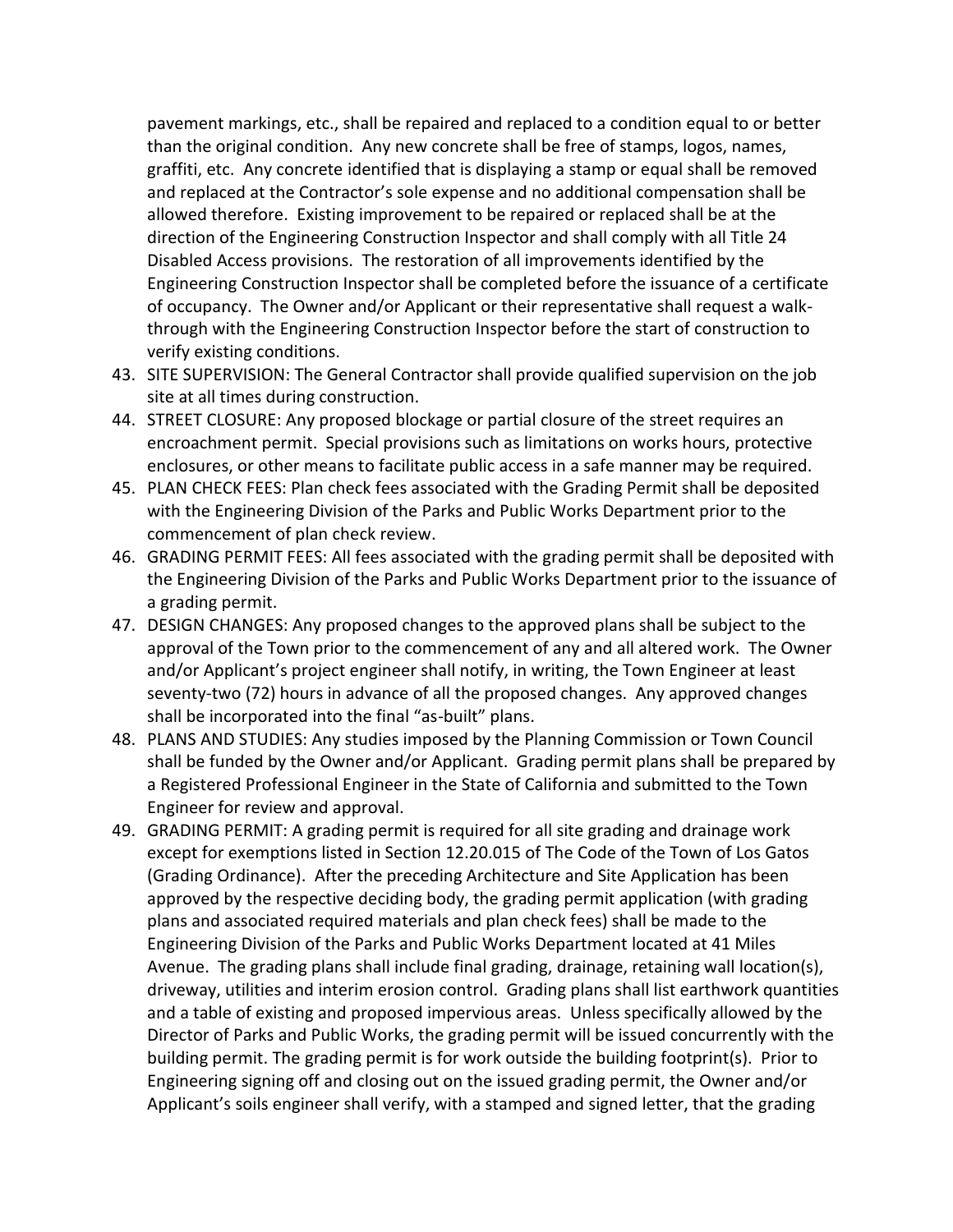activities were completed per plans and per the requirements as noted in the soils report. A separate building permit, issued by the Building Department, located at 110 E. Main Street, is needed for grading within the building footprint.

- 50. GRADING ACTIVITY RESTRICTIONS: Upon receipt of a grading permit, any and all grading activities and operations shall not commence until after/occur during the rainy season, as defined by Town Code of the Town of Los Gatos, Sec. 12.10.020, (October 15-April 15), has ended.
- 51. COMPLIANCE WITH HILLSIDE DEVELOPMENT STANDARDS AND GUIDELINES: All grading activities and operations shall be in compliance with Section III of the Town's Hillside Development Standards and Guidelines. All development shall be in compliance with Section II of the Town's Hillside Development Standards and Guidelines.
- 52. DRIVEWAY: The driveway conform to existing pavement on Drysdale Drive shall be constructed in a manner such that the existing drainage patterns will not be obstructed.
- 53. DRAINAGE IMPROVEMENT: Prior to the issuance of any grading or building permits, the Owner and/or Applicant shall: a) design provisions for surface drainage; and b) design all necessary storm drain facilities extending to a satisfactory point of disposal for the proper control and disposal of storm runoff; and c) provide a recorded copy of any required easements to the Town.
- 54. SURVEYING CONTROLS: Horizontal and vertical controls shall be set and certified by a licensed surveyor or registered civil engineer qualified to practice land surveying, for the following items:
	- a. Retaining wall: top of wall elevations and locations.
	- b. Toe and top of cut and fill slopes.
- 55. PRECONSTRUCTION MEETING: Prior to the commencement of any site work, the general contractor shall:
	- a. Along with the Owner and/or Applicant, attend a pre-construction meeting with the Town Engineer to discuss the project conditions of approval, working hours, site maintenance and other construction matters;
	- b. Acknowledge in writing that they have read and understand the project conditions of approval and will make certain that all project sub-contractors have read and understand them as well prior to commencing any work, and that a copy of the project conditions of approval will be posted on-site at all times during construction.
- 56. RETAINING WALLS: A building permit, issued by the Building Division, located at 110 E. Main Street, may be required for site retaining walls. Walls are not reviewed or approved by the Engineering Division of Parks and Public Works during the grading permit plan review process.
- 57. DEDICATIONS: The following shall be dedicated by separate instrument. The dedication shall be recorded before any grading or building permits are issued:
	- a. Landscape Easement as delineated on sheets C.4 through C.6 on the plans prepared by Hanna-Brunetti.
	- b. Wire Crossing Easement: 10 feet wide, centered along the line between the existing utility poles situated along the subject property's eastern boundary and located on the neighboring property to the west, granted by the property owners to their neighbor.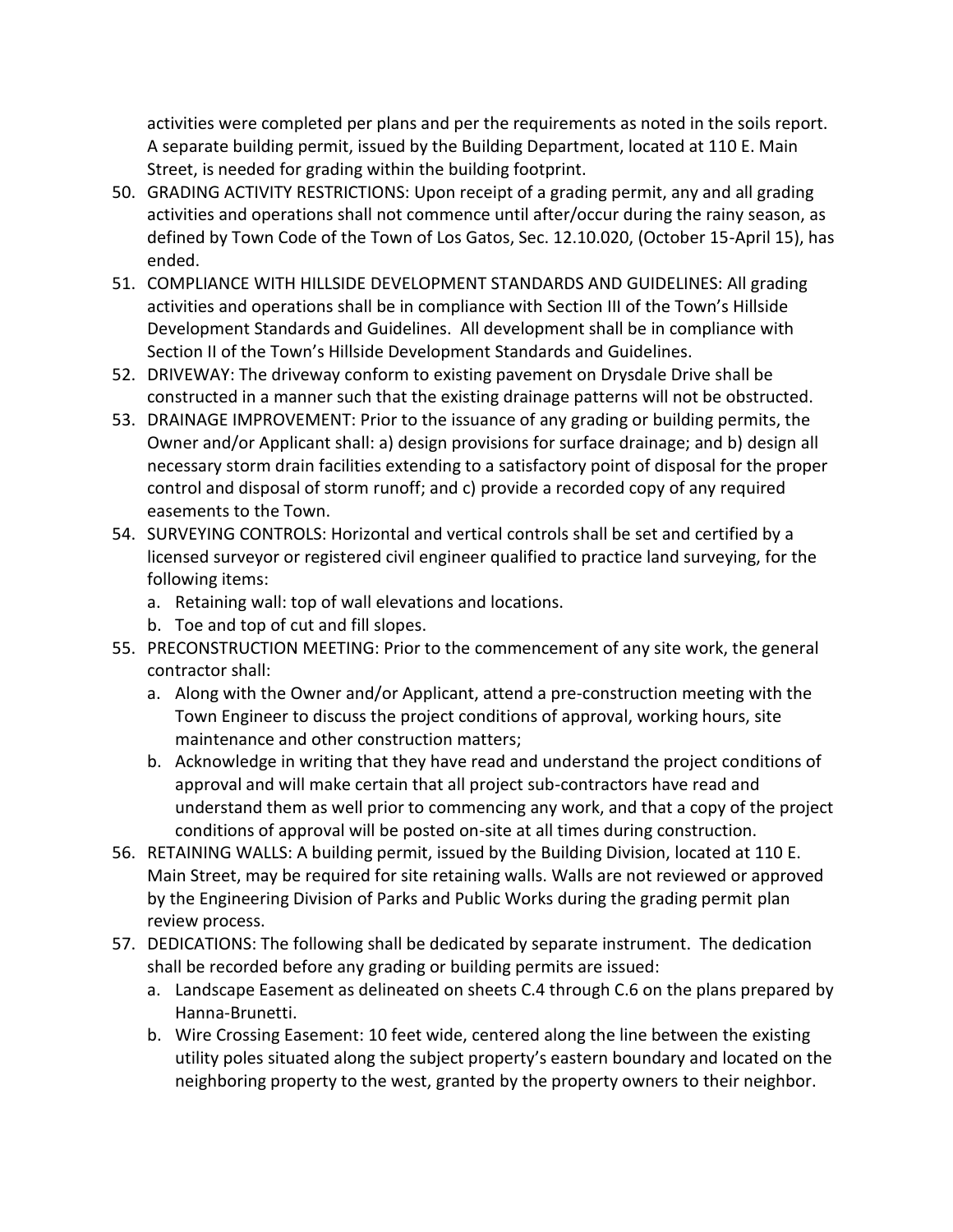- 58. SOILS REVIEW: Prior to Town approval of a development application, the Owner and/or Applicant's engineers shall prepare and submit a design-level geotechnical and geological investigation for review by the Town's consultant, with costs borne by the Owner and/or Applicant, and subsequent approval by the Town. The Owner and/or Applicant's soils engineer shall review the final grading and drainage plans to ensure that designs for foundations, retaining walls, site grading, and site drainage are in accordance with their recommendations and the peer review comments. Approval of the Owner and/or Applicant's soils engineer shall then be conveyed to the Town either by submitting a Plan Review Letter prior to issuance of grading or building permit(s).
- 59. SOILS ENGINEER CONSTRUCTION OBSERVATION: During construction, all excavations and grading shall be inspected by the Owner and/or Applicant's soils engineer prior to placement of concrete and/or backfill so they can verify that the actual conditions are as anticipated in the design-level geotechnical report and recommend appropriate changes in the recommendations contained in the report, if necessary. The results of the construction observation and testing shall be documented in an "as-built" letter/report prepared by the Owner and/or Applicant's soils engineer and submitted to the Town before a certificate of occupancy is granted.
- 60. SOIL RECOMMENDATIONS: The project shall incorporate the geotechnical/geological recommendations contained in the Updated Geotechnical & Geological Investigation for Proposed New Residence by Pollak Engineering, Inc., dated September 13, 2019, and any subsequently required report or addendum. Subsequent reports or addendum are subject to peer review by the Town's consultant and costs shall be borne by the Owner and/or Applicant.
- 61. PUBLIC IMPROVEMENTS: The following improvements shall be installed by the Owner and/or Applicant. Plans for those improvements shall be prepared by a California registered civil engineer, reviewed and approved by the Town before the issuance of any grading or building permits or the recordation of a map. The improvements must be completed and accepted by the Town before a Certificate of Occupancy for any new building can be issued.
	- a. Drysdale Drive: 2" overlay from the centerline to the western lip of gutter, or alternative pavement restoration measure as approved by the Town Engineer.
	- b. Shady Lane: 2" overlay from the centerline to the southern lip of gutter/edge of pavement, or alternative pavement restoration measure as approved by the Town Engineer.
- 62. CERTIFICATE OF OCCUPANCY: The Engineering Division of the Parks and Public Works Department will not sign off on a Temporary Certificate of Occupancy or a Final Certificate of Occupancy until all required improvements within the Town's right-of-way have been completed and approved by the Town.
- 63. FRONTAGE IMPROVEMENTS: The Owner and/or Applicant shall be required to improve the project's public frontage (right-of-way line to centerline and/or to limits per the direction of the Town Engineer) to current Town Standards. These improvements may include but not limited to curb, gutter, sidewalk, driveway approach(es), curb ramp(s), signs, pavement, raised pavement markers, thermoplastic pavement markings, storm drain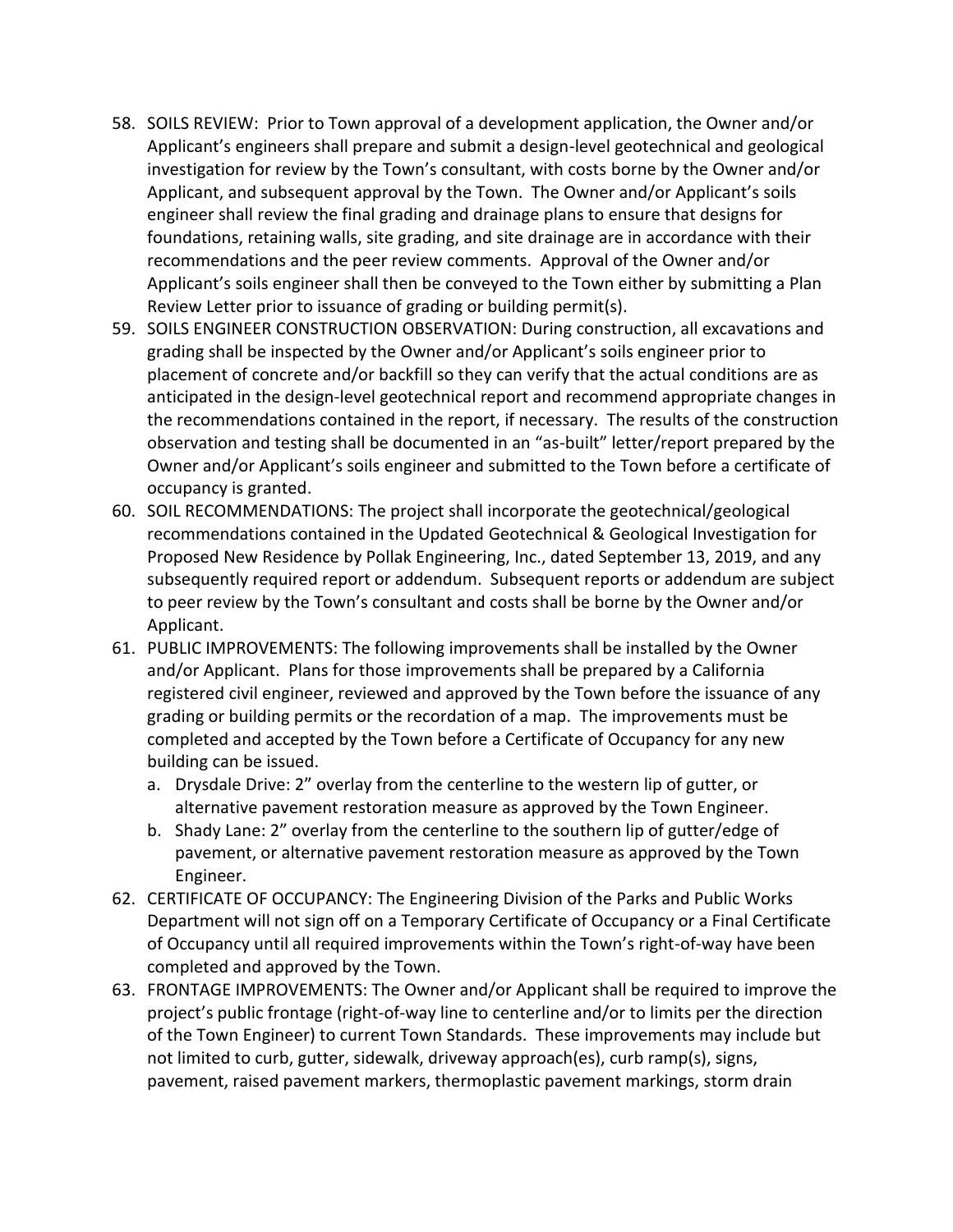facilities, etc. The improvements must be completed and accepted by the Town before a Certificate of Occupancy for any new building can be issued.

- 64. UTILITIES: The Owner and/or Applicant shall install all new, relocated, or temporarily removed utility services, including telephone, electric power and all other communications lines underground, as required by Town Code Section 27.50.015(b). All new utility services shall be placed underground. Underground conduit shall be provided for cable television service. The Owner and/or Applicant is required to obtain approval of all proposed utility alignments from any and all utility service providers before a Certificate of Occupancy for any new building can be issued. The Town of Los Gatos does not approve or imply approval for final alignment or design of these facilities.
- 65. CURB AND GUTTER REPAIR: The Owner and/or Applicant shall repair and replace to existing Town standards any curb and gutter damaged now or during construction of this project. All new and existing adjacent infrastructure must meet Town standards. New curb and gutter shall be constructed per Town Standard Details. New concrete shall be free of stamps, logos, names, graffiti, etc. Any concrete identified that is displaying a stamp or equal shall be removed and replaced at the Contractor's sole expense and no additional compensation shall be allowed therefore. The limits of curb and gutter repair will be determined by the Engineering Construction Inspector during the construction phase of the project. The improvements must be completed and accepted by the Town before a Certificate of Occupancy for any new building can be issued.
- 66. DRIVEWAY APPROACH: The Owner and/or Applicant shall install one (1) Town standard residential driveway approach. The new driveway approach shall be constructed per Town Standard Plans and must be completed and accepted by the Town before a Certificate of Occupancy for any new building can be issued. New concrete shall be free of stamps, logos, names, graffiti, etc. Any concrete identified that is displaying a stamp or equal shall be removed and replaced at the Contractor's sole expense and no additional compensation shall be allowed therefore.
- 67. CONSTRUCTION VEHICLE PARKING: No construction vehicles, trucks, equipment and worker vehicles shall be allowed to park on the portion of any public (Town) streets without written approval from the Town Engineer.
- 68. CONSTRUCTION TRAFFIC CONTROL: All construction traffic and related vehicular routes, traffic control plan, and applicable pedestrian or traffic detour plans shall be submitted for review and approval by the Town Engineer prior to the issuance of an encroachment, grading or building permit.
- 69. HAULING OF SOIL: Hauling of soil on- or off-site shall not occur during the morning or evening peak periods (between 7:00 a.m. and 9:00 a.m. and between 4:00 p.m. and 6:00 p.m.), and at other times as specified by the Director of Parks and Public Works. Prior to the issuance of a grading or building permit, the Owner and/or Applicant or their representative shall work with the Town Building Department and Engineering Division Inspectors to devise a traffic control plan to ensure safe and efficient traffic flow under periods when soil is hauled on or off the project site. This may include, but is not limited to provisions for the Owner and/or Applicant to place construction notification signs noting the dates and time of construction and hauling activities, or providing additional traffic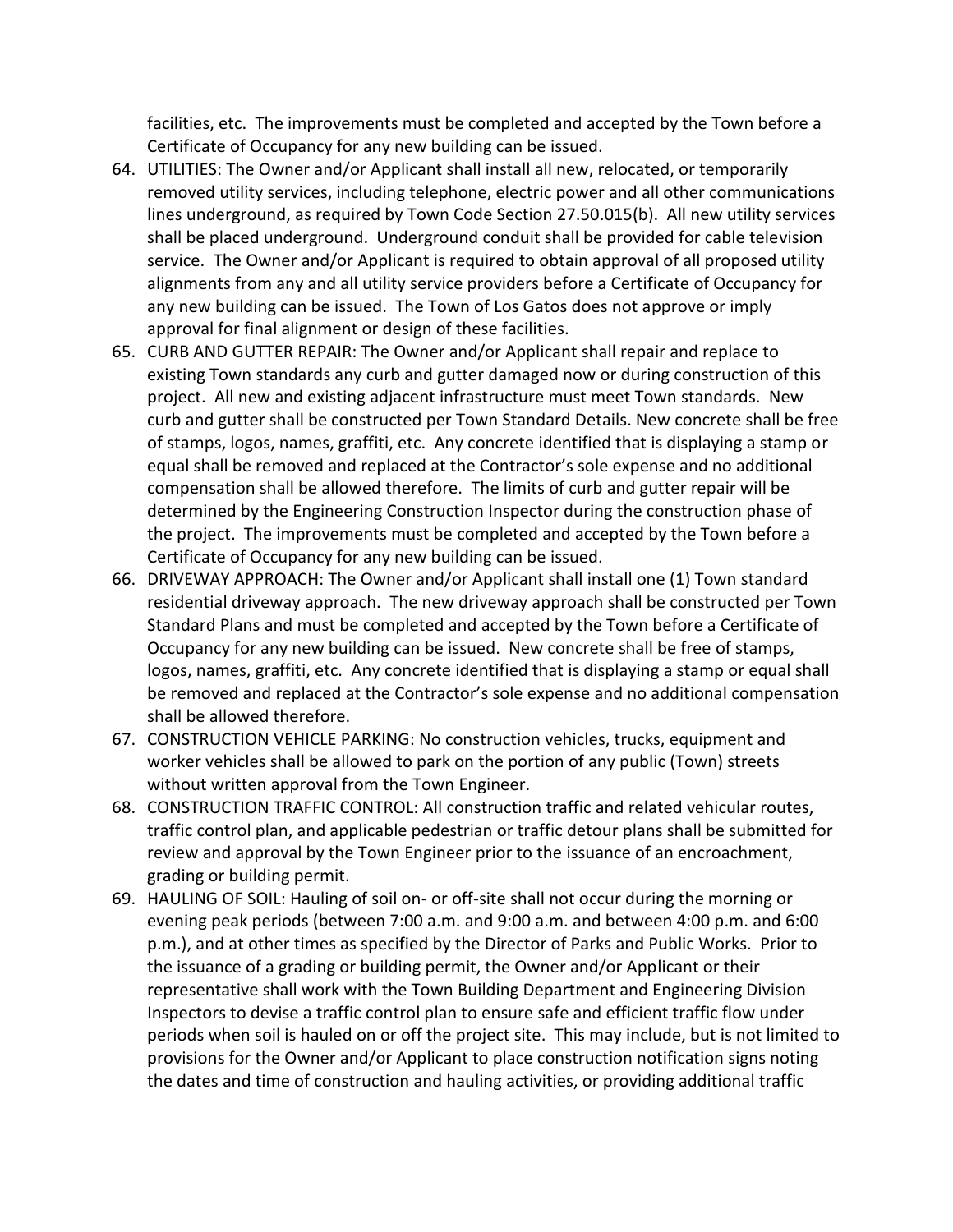control. Coordination with other significant projects in the area may also be required. Cover all trucks hauling soil, sand and other loose debris.

- 70. CONSTRUCTION HOURS: All construction activities, including the delivery of construction materials, labors, heavy equipment, supplies, etc., shall be limited to the hours of 8:00 a.m. to 6:00 p.m., weekdays and 9:00 a.m. to 4:00 p.m. Saturdays, holidays excluded. The Town may authorize, on a case-by-case basis, alternate construction hours. The Owner and/or Applicant shall provide written notice twenty-four (24) hours in advance of modified construction hours. Approval of this request is at discretion of the Town.
- 71. CONSTRUCTION NOISE: Between the hours of 8:00 a.m. to 8:00 p.m., weekdays and 9:00 a.m. to 7:00 p.m. weekends and holidays, construction, alteration or repair activities shall be allowed. No individual piece of equipment shall produce a noise level exceeding eightyfive (85) dBA at twenty-five (25) feet from the source. If the device is located within a structure on the property, the measurement shall be made at distances as close to twentyfive (25) feet from the device as possible. The noise level at any point outside of the property plane shall not exceed eighty-five (85) dBA.
- 72. CONSTRUCTION MANAGEMENT PLAN SHEET: Prior to the issuance of any grading or building permits, the Owner and/or Applicant's design consultant shall submit a construction management plan sheet (full-size) within the plan set that shall incorporate at a minimum the Earth Movement Plan, Project Schedule, employee parking, construction staging area, materials storage area(s), construction trailer(s), concrete washout(s) and proposed outhouse location(s). Please refer to the Town's Construction Management Plan [Guidelines](http://www.losgatosca.gov/DocumentCenter/View/17600) document for additional information.
- 73. WVSD (West Valley Sanitation District): A Sanitary Sewer Clean-out is required for each property at the property line, within one (1) foot of the property line per West Valley Sanitation District Standard Drawing 3, or at a location specified by the Town.
- 74. SANITARY SEWER BACKWATER VALVE: Drainage piping serving fixtures which have flood level rims less than twelve (12) inches (304.8 mm) above the elevation of the next upstream manhole and/or flushing inlet cover at the public or private sewer system serving such drainage piping shall be protected from backflow of sewage by installing an approved type backwater valve. Fixtures above such elevation shall not discharge through the backwater valve, unless first approved by the Building Official. The Town shall not incur any liability or responsibility for damage resulting from a sewer overflow where the property owner or other person has failed to install a backwater valve as defined in the Uniform Plumbing Code adopted by the Town and maintain such device in a functional operation condition. Evidence of West Sanitation District's decision on whether a backwater device is needed shall be provided prior to the issuance of a building permit.
- 75. BEST MANAGEMENT PRACTICES (BMPs): The Owner, Applicant and/or Developer is responsible for ensuring that all contractors are aware of all storm water quality measures and that such measures are implemented. Best Management Practices (BMPs) shall be maintained and be placed for all areas that have been graded or disturbed and for all material, equipment and/or operations that need protection. Removal of BMPs (temporary removal during construction activities) shall be replaced at the end of each working day. Failure to comply with the construction BMP will result in the issuance of correction notices, citations, or stop work orders.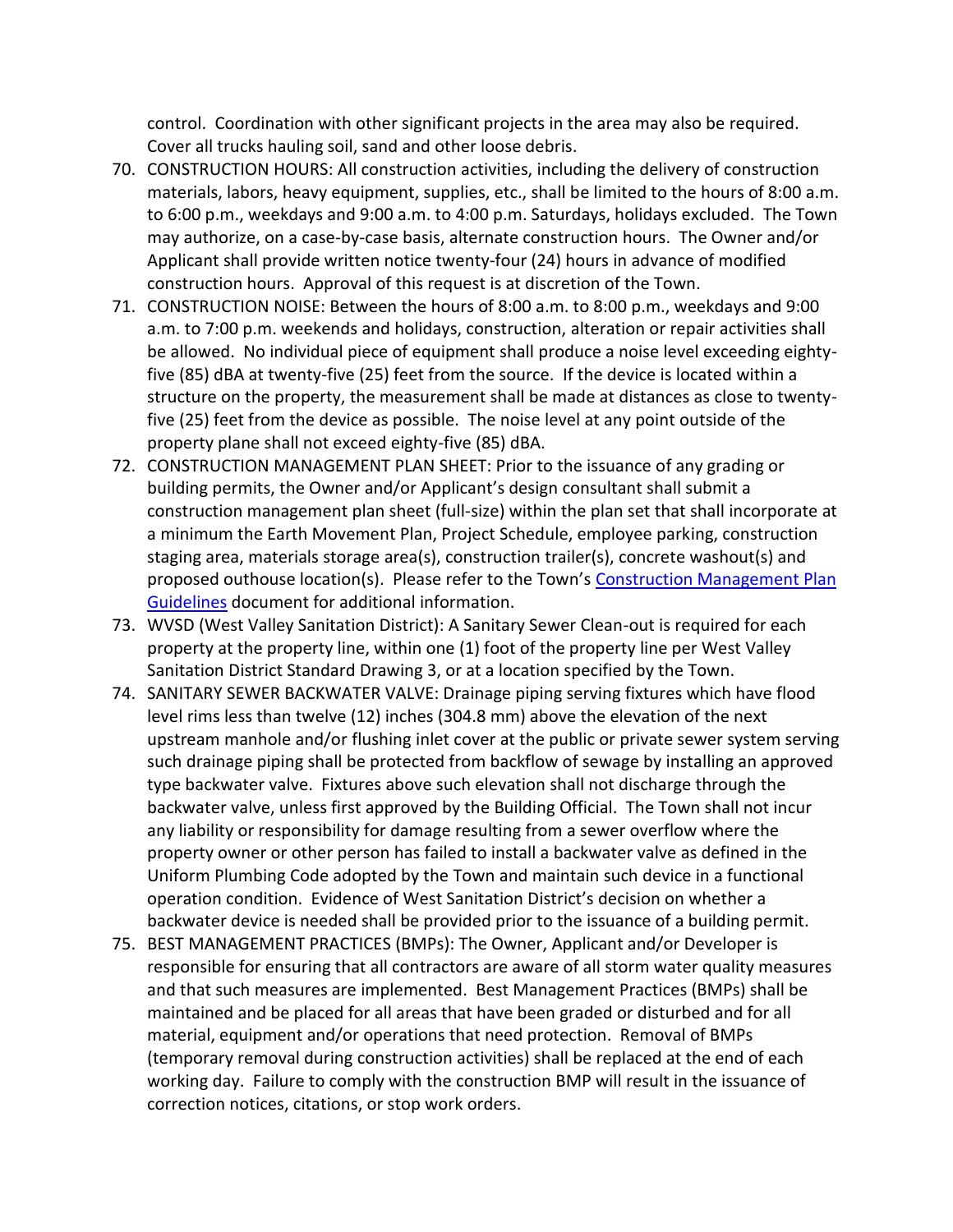- 76. SITE DESIGN MEASURES: All projects shall incorporate at least one of the following measures:
	- a. Protect sensitive areas and minimize changes to the natural topography.
	- b. Minimize impervious surface areas.
	- c. Direct roof downspouts to vegetated areas.
	- d. Use porous or pervious pavement surfaces on the driveway, at a minimum.
	- e. Use landscaping to treat stormwater.
- 77. EROSION CONTROL: Interim and final erosion control plans shall be prepared and submitted to the Engineering Division of the Parks and Public Works Department. A maximum of two (2) weeks is allowed between clearing of an area and stabilizing/building on an area if grading is allowed during the rainy season. Interim erosion control measures, to be carried out during construction and before installation of the final landscaping, shall be included. Interim erosion control method shall include, but are not limited to: silt fences, fiber rolls (with locations and details), erosion control blankets, Town standard seeding specification, filter berms, check dams, retention basins, etc. Provide erosion control measures as needed to protect downstream water quality during winter months. The Town of Los Gatos Engineering Division of the Parks and Public Works Department and the Building Department will conduct periodic NPDES inspections of the site throughout the recognized storm season to verify compliance with the Construction General Permit and Stormwater ordinances and regulations.
- 78. DUST CONTROL: Blowing dust shall be reduced by timing construction activities so that paving and building construction begin as soon as possible after completion of grading, and by landscaping disturbed soils as soon as possible. Further, water trucks shall be present and in use at the construction site. All portions of the site subject to blowing dust shall be watered as often as deemed necessary by the Town, or a minimum of three (3) times daily, or apply (non-toxic) soil stabilizers on all unpaved access roads, parking areas, and staging areas at construction sites in order to insure proper control of blowing dust for the duration of the project. Watering on public streets shall not occur. Streets shall be cleaned by street sweepers or by hand as often as deemed necessary by the Town Engineer, or at least once a day. Watering associated with on-site construction activity shall take place between the hours of 8 a.m. and 5 p.m. and shall include at least one (1) late-afternoon watering to minimize the effects of blowing dust. All public streets soiled or littered due to this construction activity shall be cleaned and swept on a daily basis during the workweek to the satisfaction of the Town. Demolition or earthwork activities shall be halted when wind speeds (instantaneous gusts) exceed twenty (20) miles per hour (MPH). All trucks hauling soil, sand, or other loose debris shall be covered.
- 79. AIR QUALITY: To limit the project's construction-related dust and criteria pollutant emissions, the following the Bay Area Air Quality Management District (BAAQMD) recommended basic construction measures shall be included in the project's grading plan, building plans, and contract specifications:
	- a. All exposed surfaces (e.g., parking areas, staging areas, soil piles, graded areas, and unpaved access roads) shall be watered two times per day, or otherwise kept dust-free.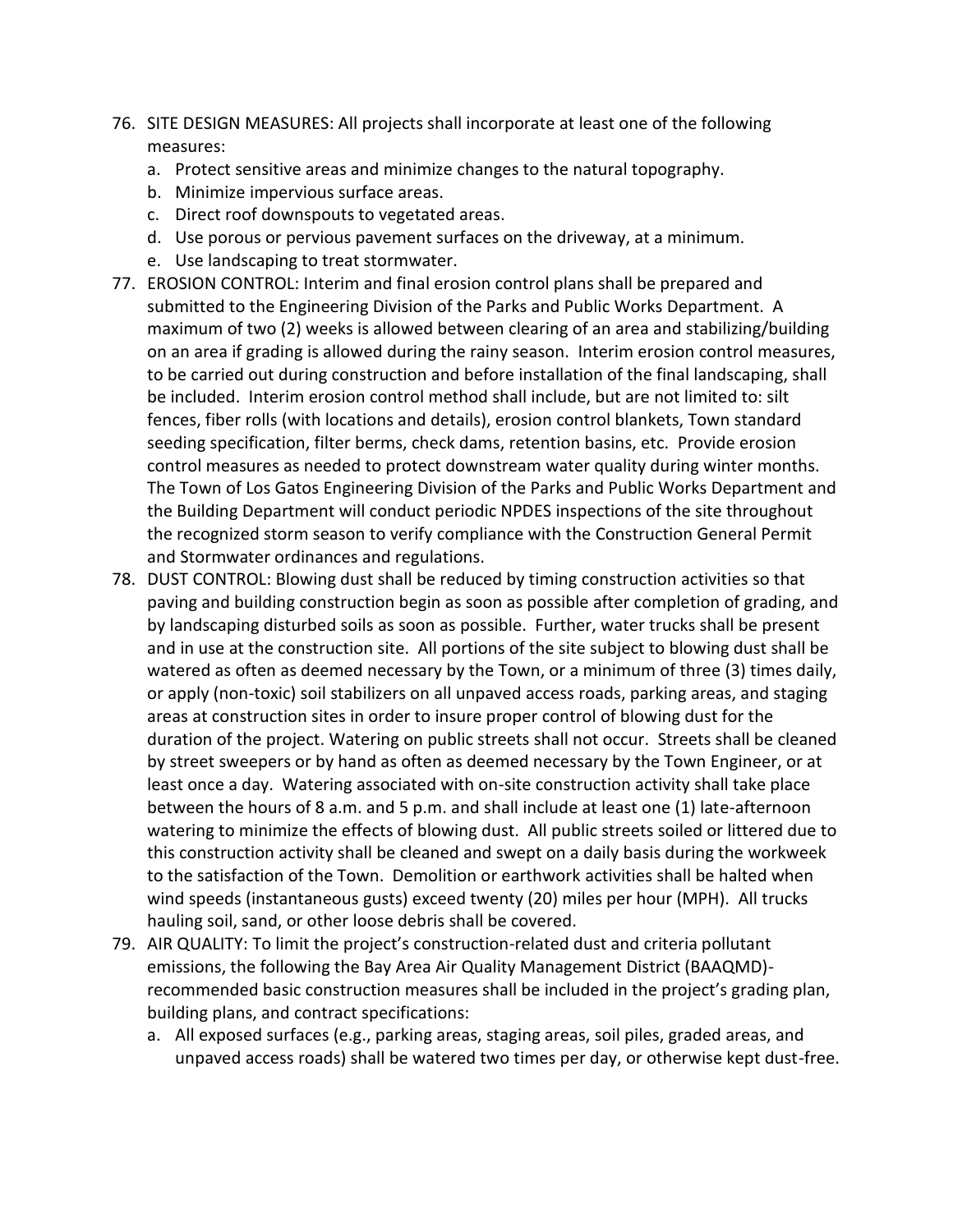- b. All haul trucks designated for removal of excavated soil and demolition debris from site shall be staged off-site until materials are ready for immediate loading and removal from site.
- c. All haul trucks transporting soil, sand, debris, or other loose material off-site shall be covered.
- d. As practicable, all haul trucks and other large construction equipment shall be staged in areas away from the adjacent residential homes.
- e. All visible mud or dirt track-out onto adjacent public roads shall be removed using wet power vacuum street sweepers at least once per day, or as deemed appropriate by Town Engineer. The use of dry power sweeping is prohibited. An on-site track-out control device is also recommended to minimize mud and dirt-track-out onto adjacent public roads.
- f. All vehicle speeds on unpaved surfaces shall be limited to fifteen (15) miles per hour.
- g. All driveways and sidewalks to be paved shall be completed as soon as possible. Building pads shall be laid as soon as possible after grading unless seeding or soil binders are used.
- h. Post a publicly visible sign with the telephone number and person to contact at the lead agency regarding dust complaints. This person shall respond and take corrective action within forty-eight (48) hours. The Air District's phone number shall also be visible to ensure compliance with applicable regulations.
- i. All excavation, grading, and/or demolition activities shall be suspended when average wind speeds exceed twenty (20) miles per hour.
- j. Vegetative ground cover (e.g., fast-germinating native grass seed) shall be planted in disturbed areas as soon as possible and watered appropriately until vegetation is established.
- 80. CONSTRUCTION ACTIVITIES: All construction shall conform to the latest requirements of the CASQA Stormwater Best Management Practices Handbooks for Construction Activities and New Development and Redevelopment, the Town's grading and erosion control ordinance, and other generally accepted engineering practices for erosion control as required by the Town Engineer when undertaking construction activities.
- 81. SITE DRAINAGE: Rainwater leaders shall be discharged to splash blocks. No through curb drains will be allowed. On-site drainage systems for all projects shall include one of the alternatives included in section C.3.i of the Municipal Regional NPDES Permit. These include storm water reuse via cisterns or rain barrels, directing runoff from impervious surfaces to vegetated areas and use of permeable surfaces. No improvements shall obstruct or divert runoff to the detriment of an adjacent, downstream or down slope property.
- 82. SILT AND MUD IN PUBLIC RIGHT-OF-WAY: It is the responsibility of Contractor and homeowner to make sure that all dirt tracked into the public right-of-way is cleaned up on a daily basis. Mud, silt, concrete and other construction debris SHALL NOT be washed into the Town's storm drains.
- 83. GOOD HOUSEKEEPING: Good housekeeping practices shall be observed at all times during the course of construction. All construction shall be diligently supervised by a person or persons authorized to do so at all times during working hours. The Owner and/or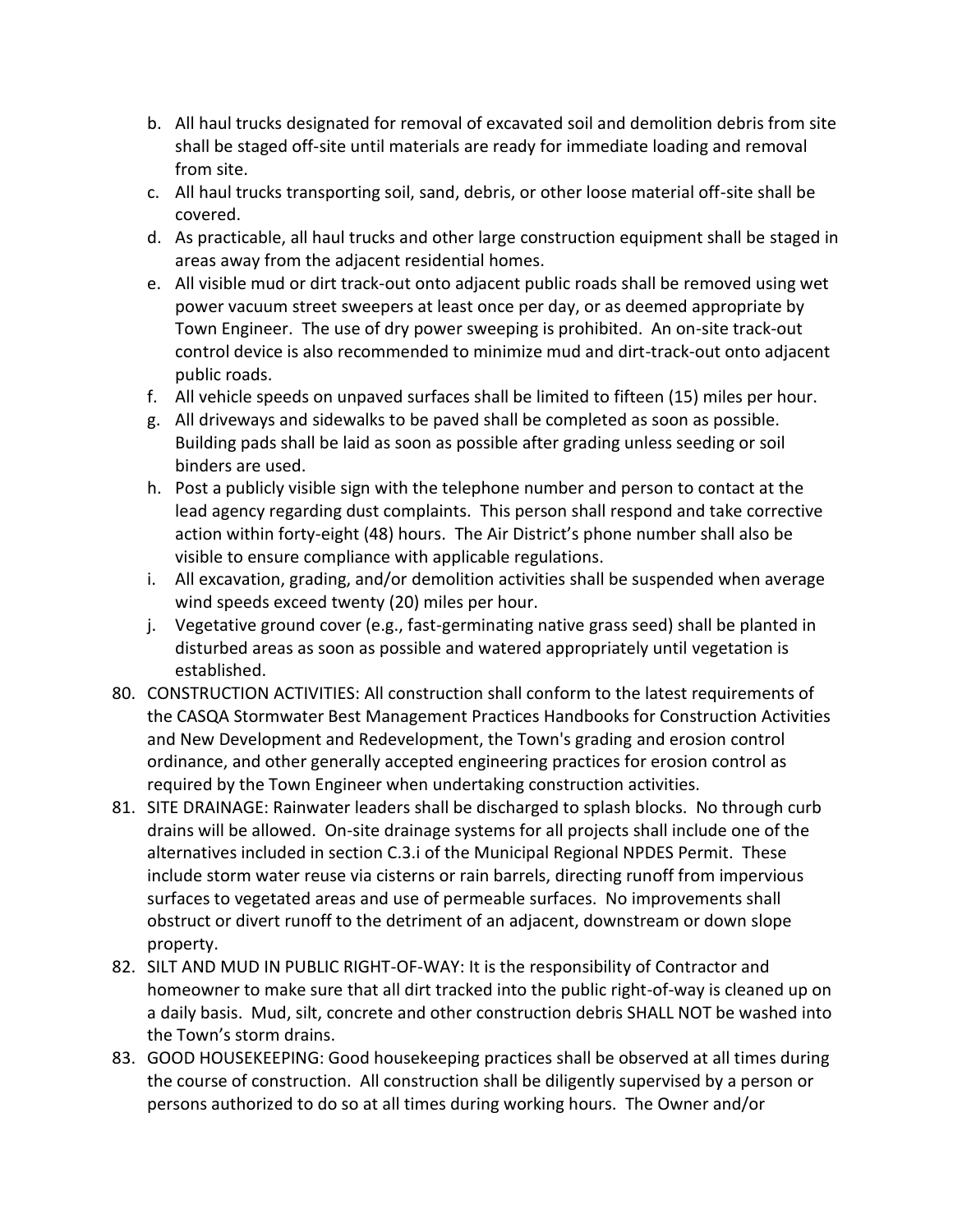Applicant's representative in charge shall be at the job site during all working hours. Failure to maintain the public right-of-way according to this condition may result in penalties and/or the Town performing the required maintenance at the Owner and/or Applicant's expense.

- 84. PERMIT ISSUANCE: Permits for each phase; reclamation, landscape, and grading, shall be issued simultaneously.
- 85. COVERED TRUCKS: All trucks transporting materials to and from the site shall be covered.

#### TO THE SATISFACTION OF THE SANTA CLARA COUNTY FIRE DEPARTMENT:

- 86. FIRE SPRINKLERS REQUIRED. (As noted on Sheet A-1) An automatic residential fire sprinkler system shall be installed in one- and two-family dwellings as follows: In all new one- and two-family dwellings and existing one- and two-family dwellings when additions are made that increase the building area to more than 3,600 square feet. Exception: One or more additions made to a building after January 1, 2011 that does not total more than 1,000 square feet of building area. An automatic sprinkler system shall be provided throughout all new basements regardless of size and throughout existing basements that are expanded by more than 50%. NOTE: The owner(s), occupant(s) and any contractor(s) or subcontractor(s) are responsible for consulting with the water purveyor of record in order to determine if any modification or upgrade of the existing water service is required. A State of California license (C-16) Fire Protection Contractor shall submit plans, calculations, a completed permit application and appropriate fees to the Santa Clara County Fire Department for review and approval prior to beginning their work. CRC Sec. 313.2 as adopted and amended by LGTC.
- 87. CONSTRUCTION SITE FIRE SAFETY: (As noted on Sheet A-1) All construction sites must comply with applicable provisions of the CFC Chapter 33 and Santa Clara County Fire Department Standard Detail and Specification S1-7. Provide notations on subsequent plan submittals, as appropriate to the project. CFC Ch. 33.
- 88. WATER SUPPLY REQUIREMENTS: (As noted on Sheet A-1) Potable water supplies shall be protected from contamination caused by fire protection water supplies. It is the responsibility of the applicant and any contractors and subcontractors to contact the water purveyor supplying the site of such project, and to comply with the requirements of that purveyor. Such requirements shall be incorporated into the design of any water-based fire protection systems, and/or fire suppression water supply systems or storage containers that may be physically connected in any manner to an appliance capable of causing contamination of the potable water supply of the purveyor of record. Final approval of the system(s) under consideration will not be granted by the Santa Clara County Fire Department until compliance with the requirements of the water purveyor of record are documented by that purveyor as having been met by the applicant(s). 2016 CFC Sec. 903.3.5 and Health and Safety Code 13114.7.
- 89. ADDRESS IDENTIFICATION: (As noted on Sheet A-1) New and existing buildings shall have approved address numbers, building numbers or approved building identification placed in a position that is plainly legible and visible from the street or road fronting the property.